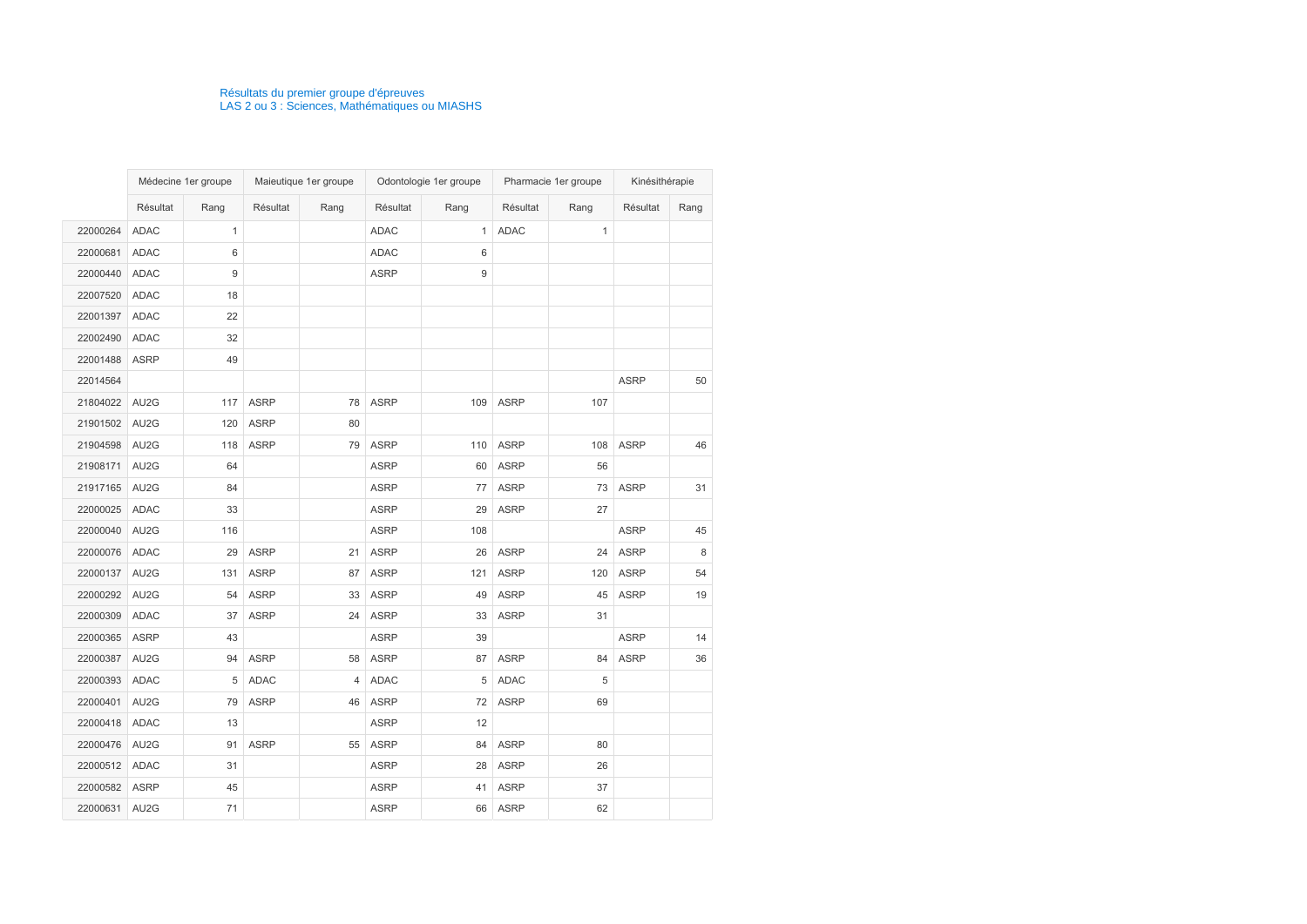| 22000632 ADAC |                  | 23  | <b>ASRP</b> |    | 16 ASRP     | 20              | ADAC        | 18  |             |    |
|---------------|------------------|-----|-------------|----|-------------|-----------------|-------------|-----|-------------|----|
| 22000641      | AU2G             | 126 |             |    | <b>ASRP</b> | 116             | <b>ASRP</b> | 115 | <b>ASRP</b> | 53 |
| 22000707      | AU2G             | 103 | <b>ASRP</b> | 66 | <b>ASRP</b> | 96              | <b>ASRP</b> | 93  | <b>ASRP</b> | 39 |
| 22000851      | AU2G             | 104 | <b>ASRP</b> | 67 |             |                 | <b>ASRP</b> | 94  | <b>ASRP</b> | 40 |
| 22001027      | AU2G             | 56  |             |    | <b>ASRP</b> | 51              | <b>ASRP</b> | 47  | <b>ASRP</b> | 20 |
| 22001032      | AU <sub>2G</sub> |     | 112 ASRP    | 75 | ASRP        | 104             | <b>ASRP</b> | 102 | <b>ASRP</b> | 43 |
| 22001096 AU2G |                  | 72  | ASRP        | 40 | <b>ASRP</b> | 67              | <b>ASRP</b> | 63  | <b>ASRP</b> | 26 |
| 22001100      | AU2G             | 113 |             |    | <b>ASRP</b> | 105             | <b>ASRP</b> | 103 |             |    |
| 22001137 AU2G |                  | 109 | ASRP        |    | 72 ASRP     | 101             | <b>ASRP</b> | 99  | <b>ASRP</b> | 42 |
| 22001156 AU2G |                  | 55  |             |    | <b>ASRP</b> | 50              | <b>ASRP</b> | 46  |             |    |
| 22001168 AU2G |                  | 80  | <b>ASRP</b> | 47 | <b>ASRP</b> | 73              | <b>ASRP</b> | 70  |             |    |
| 22001189      |                  |     | <b>ASRP</b> | 57 |             |                 | <b>ASRP</b> | 83  | <b>ASRP</b> | 35 |
| 22001289      | ADAC             | 11  | <b>ADAC</b> |    | 7 ASRP      | 10 <sup>°</sup> | <b>ADAC</b> | 9   |             |    |
| 22001390      | ADAC             | 28  | <b>ASRP</b> | 20 | <b>ASRP</b> | 25              | <b>ADAC</b> | 23  |             |    |
| 22001398 AU2G |                  | 98  | <b>ASRP</b> | 62 | <b>ASRP</b> | 91              | <b>ASRP</b> | 88  | <b>ASRP</b> | 38 |
| 22001434      | AU2G             | 92  | <b>ASRP</b> | 56 | <b>ASRP</b> | 85              | <b>ASRP</b> | 81  |             |    |
| 22001456      | AU2G             | 69  | <b>ASRP</b> | 39 | <b>ASRP</b> | 65              | <b>ASRP</b> | 60  | <b>ASRP</b> | 25 |
| 22001671 ASRP |                  | 44  | <b>ASRP</b> | 29 | <b>ASRP</b> | 40              |             |     | <b>ASRP</b> | 15 |
| 22001686      | AU2G             | 82  | <b>ASRP</b> | 49 | <b>ASRP</b> | 75              | <b>ASRP</b> |     | 72 ASRP     | 30 |
| 22001788      | AU2G             | 75  | <b>ASRP</b> | 43 |             |                 |             |     |             |    |
| 22001794 AU2G |                  | 63  |             |    | <b>ASRP</b> | 59              | <b>ASRP</b> | 55  |             |    |
| 22001851      | AU2G             | 70  |             |    |             |                 | <b>ASRP</b> | 61  |             |    |
| 22001880 AU2G |                  |     | 62 ASRP     |    | 37 ASRP     |                 | 58 ASRP     |     | 54 ASRP     | 22 |
| 22001917 ADAC |                  |     | 27 ASRP     |    | 19 ASRP     |                 | 24 ADAC     | 22  |             |    |
| 22002079 AU2G |                  | 100 | <b>ASRP</b> | 64 | <b>ASRP</b> | 93              | <b>ASRP</b> | 90  |             |    |
| 22002207 ADAC |                  |     | 7 ADAC      | 5  | ASRP        |                 | 7 ADAC      | 6   | <b>ADAC</b> | 3  |
| 22002354 AU2G |                  | 101 | <b>ASRP</b> | 65 | ASRP        | 94              | <b>ASRP</b> | 91  |             |    |
| 22002409      | AU2G             | 89  | <b>ASRP</b> | 53 | <b>ASRP</b> | 82              | <b>ASRP</b> | 78  | <b>ASRP</b> | 33 |
| 22002481      | <b>ASRP</b>      | 48  |             |    | <b>ASRP</b> | 44              | <b>ASRP</b> | 40  |             |    |
| 22002517 ADAC |                  | 21  | ASRP        | 15 | ASRP        |                 | 19 ADAC     | 17  |             |    |
| 22002743      | AU2G             | 86  | <b>ASRP</b> | 51 | <b>ASRP</b> | 79              | <b>ASRP</b> | 75  |             |    |
| 22002808 ADAC |                  | 12  | <b>ADAC</b> | 8  | <b>ASRP</b> | 11              | ADAC        | 10  |             |    |
| 22002953 ASRP |                  | 47  |             |    | <b>ASRP</b> |                 | 43 ASRP     | 39  |             |    |
|               |                  |     |             |    |             |                 |             |     |             |    |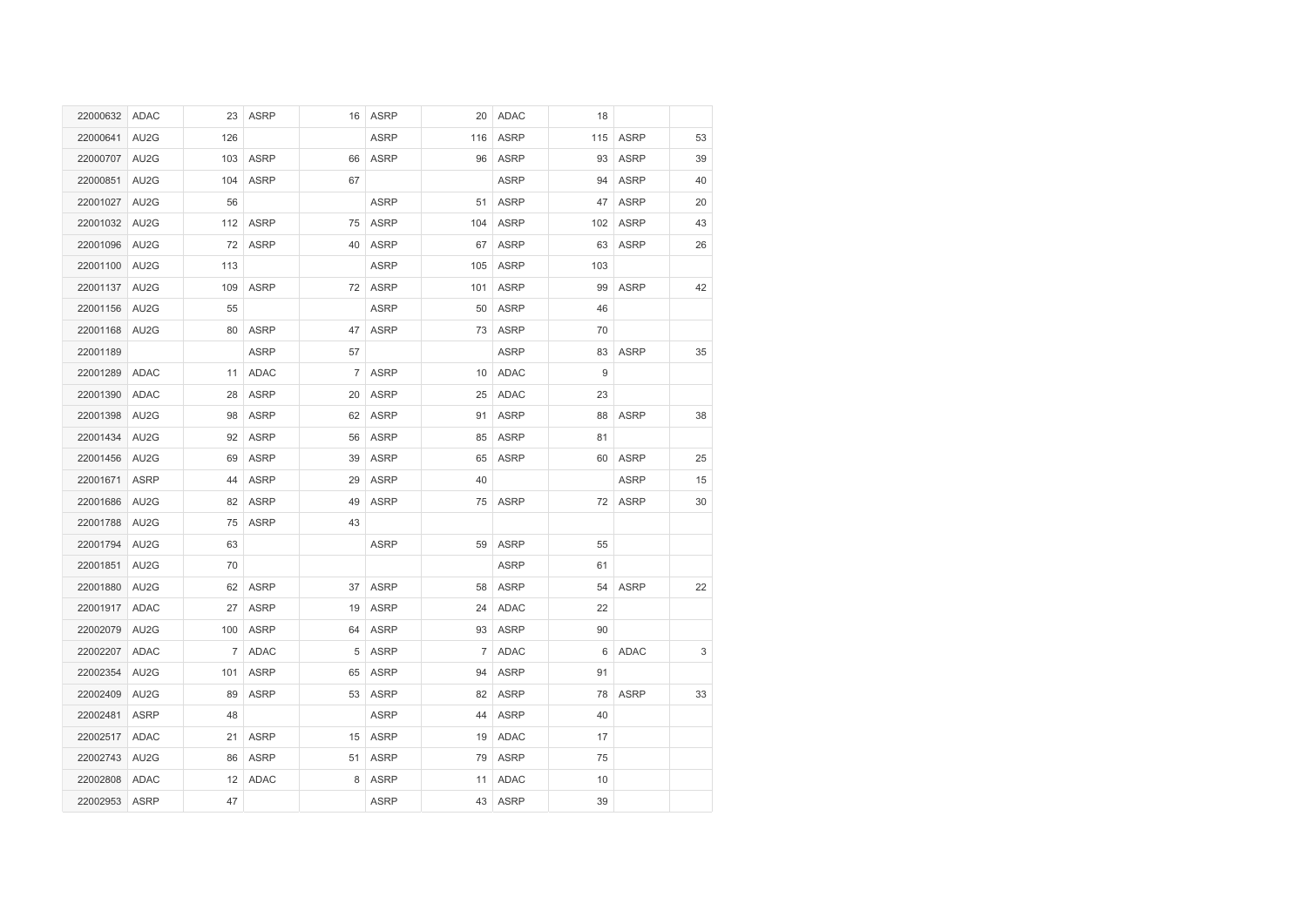| 22002981      | ADAC              | 26  |             |    | <b>ASRP</b> | 23  | <b>ADAC</b> | 21          |             |                |
|---------------|-------------------|-----|-------------|----|-------------|-----|-------------|-------------|-------------|----------------|
| 22003117      | ASRP              | 38  | <b>ASRP</b> | 25 | <b>ASRP</b> | 34  | <b>ASRP</b> | 32          | <b>ASRP</b> | 11             |
| 22003505      | AU2G              | 68  |             |    | <b>ASRP</b> | 64  |             |             |             |                |
| 22003743      | AU <sub>2G</sub>  | 61  |             |    | <b>ASRP</b> | 57  | <b>ASRP</b> | 53          |             |                |
| 22004127      | AU2G              | 87  |             |    | <b>ASRP</b> | 80  | <b>ASRP</b> | 76          |             |                |
| 22004669      | ADAC              |     | 35 ASRP     | 23 | ASRP        | 31  | <b>ASRP</b> | 29          |             |                |
| 22004870      |                   |     |             |    | <b>ASRP</b> | 54  | <b>ASRP</b> | 50          |             |                |
| 22004893      | <b>ASRP</b>       | 52  | <b>ASRP</b> | 31 | <b>ASRP</b> | 47  | <b>ASRP</b> | 43          | <b>ASRP</b> | 17             |
| 22005165      | AU2G              | 96  | <b>ASRP</b> | 60 | <b>ASRP</b> | 89  | <b>ASRP</b> | 86          | <b>ASRP</b> | 37             |
| 22006320      | AU <sub>2</sub> G | 121 |             |    | ASRP        | 112 | <b>ASRP</b> | 110         |             |                |
| 22006430      | AU2G              | 95  | <b>ASRP</b> | 59 | ASRP        | 88  | <b>ASRP</b> | 85          |             |                |
| 22006456      | ADAC              | 16  | <b>ASRP</b> | 11 | <b>ASRP</b> | 15  | <b>ADAC</b> | 13          | <b>ADAC</b> | $\sqrt{5}$     |
| 22006460      | AU2G              | 115 | <b>ASRP</b> | 76 | ASRP        | 107 | <b>ASRP</b> | 105         | <b>ASRP</b> | 44             |
| 22006539      | AU2G              | 111 | <b>ASRP</b> |    | 74 ASRP     | 103 | <b>ASRP</b> | 101         |             |                |
| 22006604      | <b>ASRP</b>       | 46  |             |    | <b>ASRP</b> | 42  | <b>ASRP</b> | 38          | <b>ASRP</b> | 16             |
| 22006608      | AU2G              | 124 | <b>ASRP</b> | 83 | ASRP        | 114 | <b>ASRP</b> | 113         | <b>ASRP</b> | 51             |
| 22006868      | ADAC              | 17  | <b>ASRP</b> | 12 | <b>ASRP</b> | 16  | <b>ADAC</b> | 14          | <b>ADAC</b> | 6              |
| 22007195      | AU <sub>2G</sub>  | 105 | <b>ASRP</b> | 68 | ASRP        | 97  | <b>ASRP</b> | 95          |             |                |
| 22007217      | AU2G              | 66  | <b>ASRP</b> | 38 | <b>ASRP</b> | 62  | <b>ASRP</b> | 58          | <b>ASRP</b> | 24             |
| 22007410      | ADAC              | 20  | <b>ASRP</b> |    | 14 ASRP     | 18  | <b>ADAC</b> | 16          | <b>ADAC</b> | $\overline{7}$ |
| 22007733      | AU <sub>2G</sub>  | 125 |             |    | <b>ASRP</b> | 115 | <b>ASRP</b> | 114         | <b>ASRP</b> | 52             |
| 22007739      | AU2G              |     | 74 ASRP     |    | 42 ASRP     | 69  | <b>ASRP</b> | 65          |             |                |
| 22008092 AU2G |                   |     | 110 ASRP    |    | 73 ASRP     |     | 102 ASRP    | 100         |             |                |
| 22008821      | <b>ASRP</b>       |     | 39 ASRP     |    | 26 ASRP     | 35  | <b>ASRP</b> |             | 33 ASRP     | 12             |
| 22009611      | AU2G              | 73  | <b>ASRP</b> | 41 | <b>ASRP</b> | 68  | <b>ASRP</b> | 64          | <b>ASRP</b> | 27             |
| 22009928      | <b>ASRP</b>       | 40  | <b>ASRP</b> | 27 | ASRP        | 36  | <b>ASRP</b> | 34          |             |                |
| 22010337 AU2G |                   | 81  | <b>ASRP</b> | 48 | ASRP        | 74  | <b>ASRP</b> | 71          | <b>ASRP</b> | 29             |
| 22012678      | ADAC              | 8   | ADAC        | 6  | <b>ASRP</b> | 8   | <b>ADAC</b> | $7^{\circ}$ | ADAC        | $\overline{4}$ |
| 22013372 AU2G |                   | 123 | <b>ASRP</b> | 82 | ASRP        | 113 | <b>ASRP</b> | 112         | <b>ASRP</b> | 49             |
| 22013396 ADAC |                   | 25  | ASRP        |    | 18 ASRP     | 22  | ADAC        | 20          |             |                |
| 22014082 AU2G |                   | 65  |             |    | <b>ASRP</b> | 61  | <b>ASRP</b> | 57          | <b>ASRP</b> | 23             |
| 22014090 ASRP |                   | 51  | <b>ASRP</b> | 30 | ASRP        | 45  | <b>ASRP</b> | 42          |             |                |
| 22014126 AU2G |                   | 114 |             |    | <b>ASRP</b> | 106 | <b>ASRP</b> | 104         |             |                |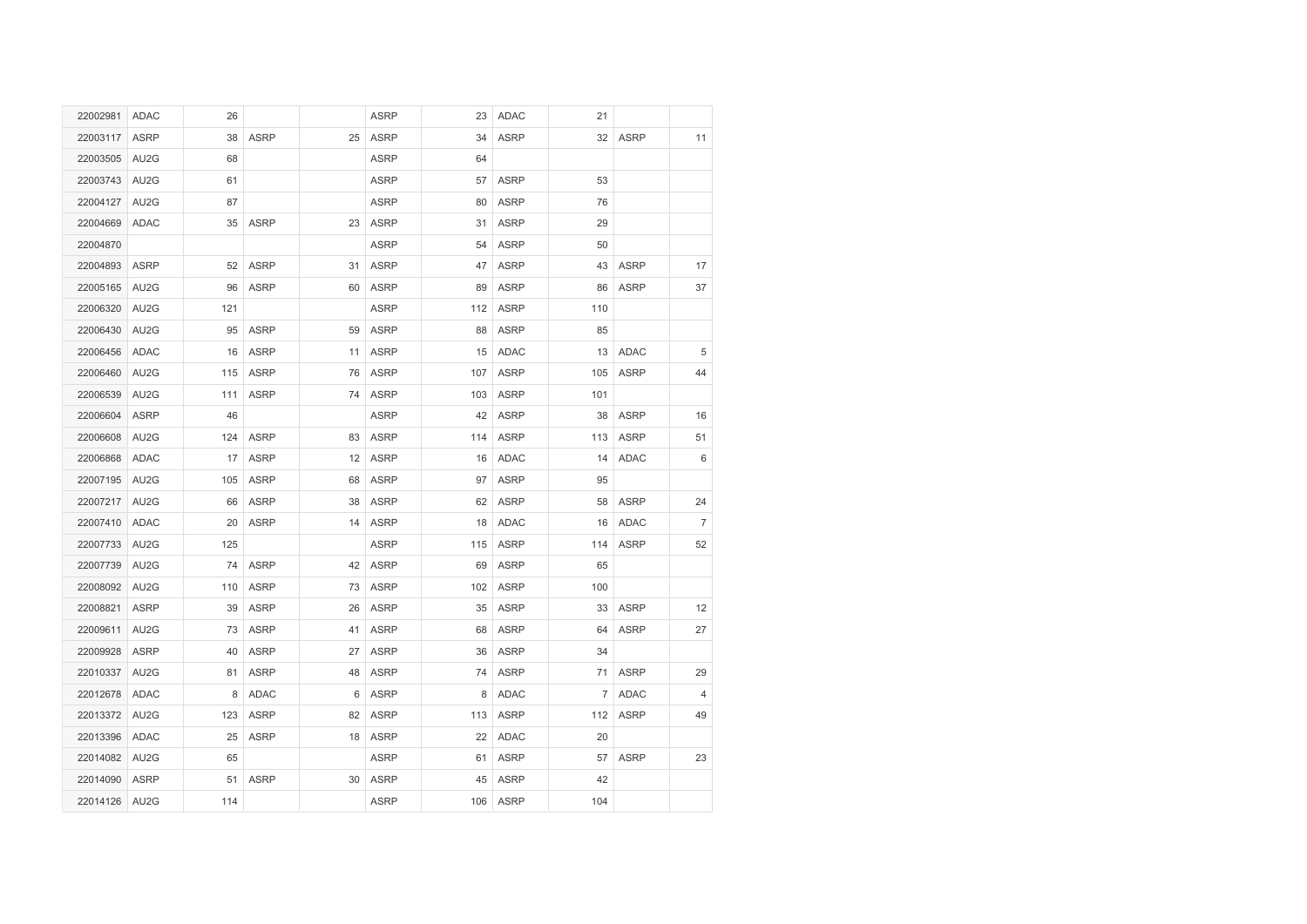| 22014129 AU2G |                   | 119                   |             |                | <b>ASRP</b> |     | 111 ASRP    | 109 | <b>ASRP</b> | 47             |
|---------------|-------------------|-----------------------|-------------|----------------|-------------|-----|-------------|-----|-------------|----------------|
| 22014184 ADAC |                   |                       | 15 ASRP     | 10             | ASRP        | 14  | ADAC        | 12  |             |                |
| 22014263 AU2G |                   | 60                    |             |                | <b>ASRP</b> | 56  | <b>ASRP</b> | 52  |             |                |
| 22014268 AU2G |                   | 127                   | <b>ASRP</b> | 84             | <b>ASRP</b> | 117 | <b>ASRP</b> | 116 |             |                |
| 22014271      | ADAC              | 30                    |             |                | <b>ASRP</b> | 27  | <b>ASRP</b> | 25  | <b>ASRP</b> | 9              |
| 22014329 AU2G |                   | 58                    | ASRP        | 35             | <b>ASRP</b> | 53  | <b>ASRP</b> | 49  |             |                |
| 22014372 ADAC |                   | 19                    | ASRP        | 13             | <b>ASRP</b> |     | 17 ADAC     | 15  |             |                |
| 22014406 AU2G |                   | 59                    | <b>ASRP</b> | 36             | <b>ASRP</b> | 55  | <b>ASRP</b> | 51  | <b>ASRP</b> | 21             |
| 22014409      | AU <sub>2</sub> G | 57                    | <b>ASRP</b> | 34             | <b>ASRP</b> | 52  | <b>ASRP</b> | 48  |             |                |
| 22014535 ADAC |                   | 14                    | ADAC        | 9              | <b>ASRP</b> | 13  | <b>ADAC</b> | 11  |             |                |
| 22014543 ASRP |                   | 50                    |             |                | <b>ASRP</b> | 45  | <b>ASRP</b> | 41  |             |                |
| 22014547 AU2G |                   | 90                    | ASRP        | 54             | <b>ASRP</b> | 83  | <b>ASRP</b> | 79  |             |                |
| 22014807 AU2G |                   | 67                    |             |                | <b>ASRP</b> | 63  | <b>ASRP</b> | 59  |             |                |
| 22014874 AU2G |                   | 93                    |             |                | <b>ASRP</b> | 86  | <b>ASRP</b> | 82  | <b>ASRP</b> | 34             |
| 22015020 AU2G |                   |                       | 106 ASRP    | 69             | <b>ASRP</b> | 98  | <b>ASRP</b> | 96  |             |                |
| 22015038 AU2G |                   | 108                   | <b>ASRP</b> | 71             | <b>ASRP</b> | 100 | <b>ASRP</b> | 98  |             |                |
| 22015229      | AU2G              | 97                    | <b>ASRP</b> | 61             | <b>ASRP</b> | 90  | <b>ASRP</b> | 87  |             |                |
| 22015232 ADAC |                   | 10                    |             |                |             |     | <b>ADAC</b> | 8   |             |                |
| 22015255      | ADAC              | 34                    | <b>ASRP</b> |                | 22 ASRP     |     | 30 ASRP     | 28  |             |                |
| 22015324 ADAC |                   | $\mathbf{2}^{\prime}$ | ADAC        | $\mathbf{1}$   | <b>ADAC</b> |     | 2 ADAC      | 2   |             |                |
| 22015400 AU2G |                   | 76                    |             |                |             |     | <b>ASRP</b> | 66  |             |                |
| 22015416      | AU <sub>2</sub> G | 88                    | <b>ASRP</b> |                | 52 ASRP     | 81  | <b>ASRP</b> | 77  | <b>ASRP</b> | 32             |
| 22015528 ADAC |                   |                       | 24 ASRP     |                | 17 ASRP     |     | 21 ADAC     | 19  |             |                |
| 22015694 ADAC |                   |                       | 4 ADAC      |                | 3 ADAC      |     | 4 ADAC      |     | 4 ADAC      | $\overline{c}$ |
| 22015900      | AU2G              | 77                    | <b>ASRP</b> | 44             | <b>ASRP</b> | 70  | <b>ASRP</b> | 67  | <b>ASRP</b> | 28             |
| 22015955      | AU <sub>2</sub> G | 107                   | <b>ASRP</b> | 70             | <b>ASRP</b> | 99  | <b>ASRP</b> | 97  | <b>ASRP</b> | 41             |
| 22016189 ADAC |                   | 3                     | ADAC        | $\overline{2}$ | ADAC        | 3   | ADAC        | 3   | ADAC        | $\mathbf{1}$   |
| 22016208      | AU <sub>2G</sub>  | 85                    |             |                | <b>ASRP</b> | 78  | <b>ASRP</b> | 74  |             |                |
| 22016683 AU2G |                   | 102                   |             |                | <b>ASRP</b> | 95  | <b>ASRP</b> | 92  |             |                |
| 22016743 AU2G |                   |                       | 129 ASRP    | 86             | <b>ASRP</b> | 119 | <b>ASRP</b> | 118 |             |                |
| 22017151      | <b>ASRP</b>       | 41                    |             |                | <b>ASRP</b> | 37  | <b>ASRP</b> | 35  |             |                |
| 22017205 AU2G |                   | 130                   |             |                | <b>ASRP</b> | 120 | <b>ASRP</b> | 119 |             |                |
| 22017261 AU2G |                   |                       | 128 ASRP    | 85             | <b>ASRP</b> |     | 118 ASRP    | 117 |             |                |